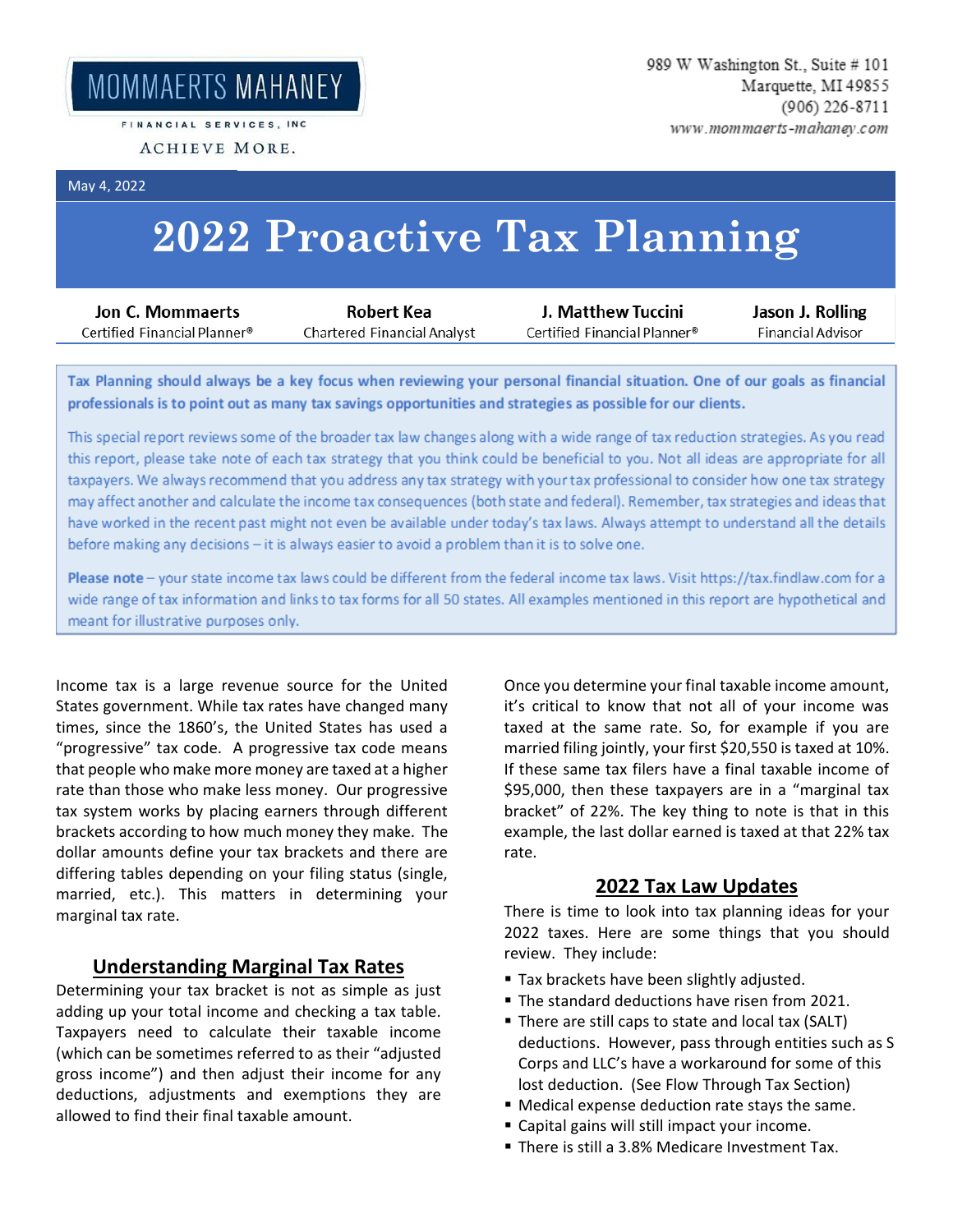- Charitable donations are still deductible. (Pending your situation)
- There is a special \$300 tax deduction available for most people that give to charity – even if they don't itemize. This doubles to \$600 for married couples.

# **2022 Tax Tables and Tax Rates**

There are still seven federal income tax brackets for 2022. The lowest of the seven tax rates is 10% and the top tax rate is still 37%. For 2022, use the chart in this report to see what bracket your final income falls into.

*TAX TIP: If you are not sure how best to file, ask your tax preparer or review IRS [Publication 17,](https://www.irs.gov/uac/About-Publication-17) Your Federal Income Tax, which is a complete tax resource*. It contains helpful information such as whether you need to file a tax return and how to choose your filing status.

# **2022 Standard Deduction Amounts**

Most taxpayers claim the standard deduction. For 2022, the standard deduction has slightly increased. The amounts are now \$12,950 for single filers and \$25,900 for those filing jointly (\$19,400 for head of household filers). If you are filing as a married couple, an additional \$1,400 is added to the standard deduction for each person [age 65 and older.](https://money.usnews.com/money/retirement/social-security/articles/the-social-security-retirement-age-increases-to-66-5-in-2019) If you are single and age 65 or older, an additional deduction of \$1,750 can be made.

# **Child Tax Credit**

For 2022, the maximum child tax credit is \$2,000 per qualifying child. Up to \$1,500 of the Child Tax Credit is refundable; that is, it can reduce your tax bill to zero and you might be able to get a refund on anything left over. There is also a non-refundable credit of \$500 for dependents other than children. The modified adjusted gross income threshold at which the credit begins to phase out is \$200,000 single and \$400,000 if married filing jointly.

# **State and Local Tax (SALT) Deduction**

2022 also continues the changes to state and local tax deductions that cap a taxpayer's state and local tax (SALT) deduction at \$10,000. This includes both state income and property taxes. This change affected a large number of taxpayers who live in states with high property taxes and those who pay larger state income tax bills.

# **Flow Through Tax Deduction**

With the reduction in the SALT deduction for many tax payers, many states including (MI, IA, CO, ID, ND, MN, OR, CA, IL, AZ, OK, LA, AR, AL, GA, SC, MD, NJ, NY, RI, CT, MA (and others pending) have enacted a partial work around in replacement of some of the lost (SALT) deduction. This allows pass-through entity holders such as LLC's and S-Corp owners to run their pro-rata share of state income taxes through their businesses, thus giving them a federal tax deduction!

# **Medical Expense Deduction**

There is a 7.5% AGI threshold available to taxpayers in 2022 and has been made permanent in 2021.

#### **Investment Income**

Long-term capital gains are taxed at more favorable rates compared to ordinary income. For qualified dividends, investors will continue to be taxed at 0%, 15% or 20%. Additionally, there is a 3.8% Federal net investment income tax (NIIT) at certain MAGI levels also known as the Medicare surtax.

If you earn more than \$200,000 as a single or head of household taxpayer, \$125,000 as married taxpayers filing separately or \$250,000 as married joint return filers, then this tax applies to either your modified adjusted gross income or net investment income (including interest, dividends, capital gains, rentals, and royalty income), whichever is lower. This 3.8% tax is in addition to capital gains or any other tax you already pay on investment income.

A helpful strategy has been to pay attention to timing, especially if your income fluctuates from year to year or is close to the \$200,000 or \$250,000 amount. Consider realizing capital gains in years when you are under these limits. The inclusion limits may penalize married couples, so realizing investment gains before you tie the knot may help in some circumstances. This tax makes the use of depreciation, installment sales, and other tax deferment strategies suddenly more attractive.

# **Calculating Capital Gains and Losses**

With all of these different tax rates for different types of gains and losses in your marketable securities portfolio, it's probably a good idea to familiarize yourself with some of the rules: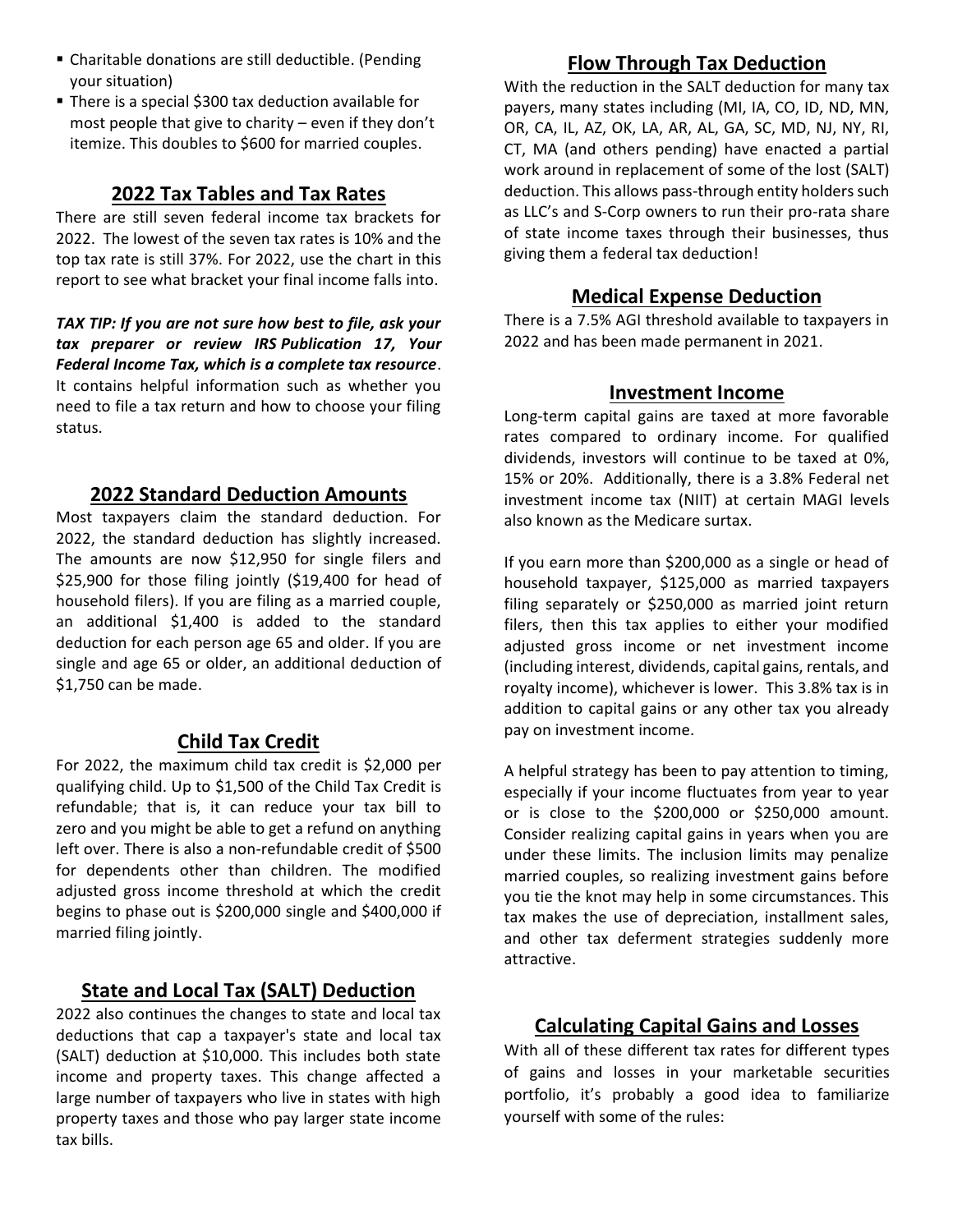- Short-term capital losses must first be used to offset short-term capital gains.
- If there are net short-term losses, they can be used to offset net long-term capital gains.
- Long-term capital losses are similarly first applied against long-term capital gains, with any excess applied against short-term capital gains.
- Net long-term capital losses in any rate category are first applied against the highest tax rate long-term capital gains.
- Capital losses in excess of capital gains can be used to offset up to \$3,000 (\$1,500 if married filing separately) of ordinary income.
- Any remaining unused capital losses can be carried forward to future years and used in the same manner as described above.

*TAX TIP:* Please remember to look at your 2021 income tax return to see if you have any capital loss carryover for 2022. This is often overlooked, especially if you are changing tax preparers.

**Please double-check your capital gains or losses**. If you sell an asset outside of a qualified account during 2022, you most likely will incur a capital gain or loss. Sales of securities showing the transaction date and sale price are listed on the 1099 generated by the financial institution. However, your 1099 might not show the correct cost basis or realized gain or loss for each sale. You will need to know the full cost basis for each investment sold outside of your qualified accounts, which is usually what you paid for it, but this is not always the case. Don't forget to keep track of your basis in second homes!

# **Medicare Health Insurance Tax on Wages**

If you earn more than \$200,000 in wages, compensation, and self-employment income for single or Head of Household (\$250,000 if married filing jointly, or \$125,000 if married and filing separately), the Affordable Care Act levies a special 0.9% tax on your wages and other earned income. You'll pay this all year as your employer withholds the additional Medicare Tax from your paycheck. If you're self-employed, plan for this tax when you calculate your estimated taxes.

If you're employed, there's little you can do to reduce the bite of this tax. Requesting non-cash benefits in lieu of wages won't help—they're included in the taxable amount. If you're self-employed, you may want to take special care in timing income and expenses (especially depreciation) to avoid the limit.

# **Charitable Gifts and Donations**

When preparing your list of charitable gifts, remember to keep track of your donations so you don't leave any out. Everyone remembers to count the monetary gifts they make to their favorite charities, but you should count [noncash donations](http://dontmesswithtaxes.typepad.com/dont_mess_with_taxes/2012/09/religious-groups-lead-the-charitable-donation-category.html) as well. Make it a priority to always get a [receipt](http://dontmesswithtaxes.typepad.com/dont_mess_with_taxes/2010/06/deductions-demand-documentation.html) for every gift. Keep your receipts. If your contribution totals more than \$250, you'll also need an acknowledgement from the charity documenting the support you provided. Remember that you'll have to itemize to claim this deduction, but when filing, the expenses incurred while doing charitable work often is not included on tax returns. Also, for 2022, you can take a \$300(Single) and \$600(MFJ) charitable deduction even if you don't itemize.

You can't deduct the value of your time spent volunteering, but if you buy supplies for a group, the cost of that material is deductible as an itemized charitable donation. You can also claim a charitable deduction for the use of your vehicle for charitable purposes, such as delivering meals to the homebound in your community or taking your child's Scout troop on an outing. For 2020, the IRS will let you deduct that travel at .14 cents per mile.

**Charitable Gift Directly made from IRA** - Individuals at least 70.5 years of age can still exclude from gross income qualified charitable distributions (QCD) from IRAs of up to \$100,000 per year. If you are age 72 or older, these QCD's count as part of your RMD and will not be included in income on your tax return, thus allowing a work around for smaller donations that would otherwise not be large enough for an itemized deduction. Please remember to double check on what counts as a qualified charity and distribution before using this tax strategy.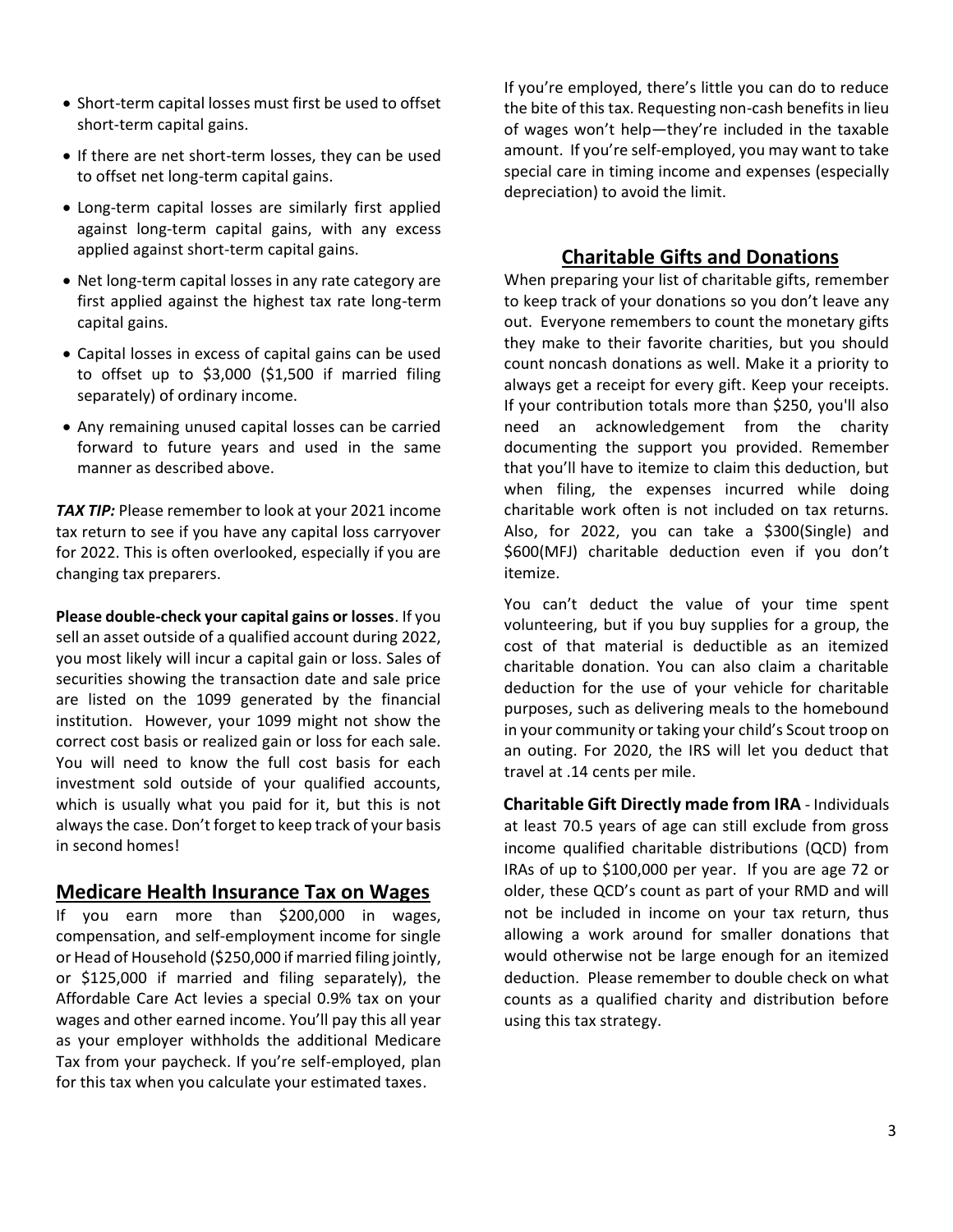Consider bunching your charitable donations into a Donor Advised Fund (DAF) **-** Now is the time to explore if it is helpful for your tax situation to deposit cash, appreciated securities or other assets in a Donor Advised Fund, and then distributing the money to charities over time. Up to 60% of your adjusted gross income can be deductible if given as donations to typical charities.

#### **Contribute to Retirement Accounts**

To qualify for the full annual IRA deduction in 2022, you must either: 1) not be eligible to participate in a company retirement plan, or 2) if you are eligible, there is a phase-out from \$68,001 to \$77,999 for singles and from \$109,001 to \$128,999 for married taxpayers filing jointly. If you are not eligible for a company plan but your spouse is, your traditional IRA contribution is fullydeductible as long as your combined gross income does not exceed \$204,000. For 2022, the maximum IRA contribution you can make is \$6,000 (\$7,000 if you are age 50 or older by the end of the calendar year). For self-employed persons, the maximum annual addition to SEPs and Keoghs for 2022 is \$61,000. There is no limit on non-deductible IRA's.

Although contributing to a Roth IRA instead of a traditional IRA will not reduce your 2020 tax bill (Roth contributions are not deductible), it could be the better choice because all qualified withdrawals from a Roth can be tax-free in retirement. Withdrawals from a traditional IRA are fully taxable in retirement. To contribute the full \$6,000 (\$7,000 if you are age 50 or older by the end of 2022) to a Roth IRA, you must earn \$129,000 or less a year if you are single or \$204,000 if you're married and file a joint return.

#### **If you have any questions on retirement contributions, please call us.**

# **Child and Dependent Care Credit**

Millions of parents claim the child and dependent care credit each year to help cover the costs of after-school daycare while working. Some parents overlook claiming the tax credit for childcare costs during the summer. This tax break can also apply to summer day camp costs. The key is that for deduction purposes, the camp can only be a day camp, not an overnight camp. So, if you paid a daycare center, babysitter, summer camp, or other care provider to care for a qualifying child under age 13 or a disabled dependent of any age, you may qualify for a tax credit of up to 35% of qualifying expenses of \$3,000 for one child or dependent, or up to \$6,000 for two or more children.

# **Roth IRA Conversions**

A Roth IRA conversion is when you convert part or all of your traditional IRA into a Roth IRA. This is a taxable event. The amount you converted is subject to ordinary income tax. It might also cause your income to increase, thereby subjecting you to the Medicare surtax. Roth IRAs grow tax-free and qualified withdrawals are tax-free in the future, a time when tax rates might be higher. We consider utilizing Roth conversions to "fill up" lower tax brackets during retirement or pre-retirement. The conviction to do so could be based on expected higher future tax rates or to reduce future Required Mandatory Distributions that will be forced at higher tax rates.

Whether to convert part or all of your traditional IRA to a Roth IRA depends on your particular situation. It is best to prepare a tax projection and calculate the appropriate amount to convert. Remember—you do not have to convert all of your IRA to a Roth. Roth IRA conversions are not subject to the pre-age 59½ penalty of 10%.

Many 401(k) plan participants can convert the pre-tax money in their 401(k) plan to a Roth 401(k) plan without leaving the job or reaching age 59½. There are a number of pros and cons to making this change. **Please call us to see if this makes sense for you.**

# **Required Minimum Distributions (RMD)**

If you turned age 72 during 2022, you will have to take your RMD. The deadline for taking out your RMD is December 31 of each year. If you do not pay out your RMD by this deadline, you may be subject to a 50% penalty on the amount you were supposed to take out. Remember to take advantage of QCD's as discussed in the Charitable Donations section to help reduce your taxable RMD amount.

**Other Overlooked Tax Items and Deductions Reinvested Dividends** - This isn't a tax deduction, but it is an important calculation that can save investors a bundle. Former IRS commissioner Fred Goldberg told Kiplinger magazine for their annual overlooked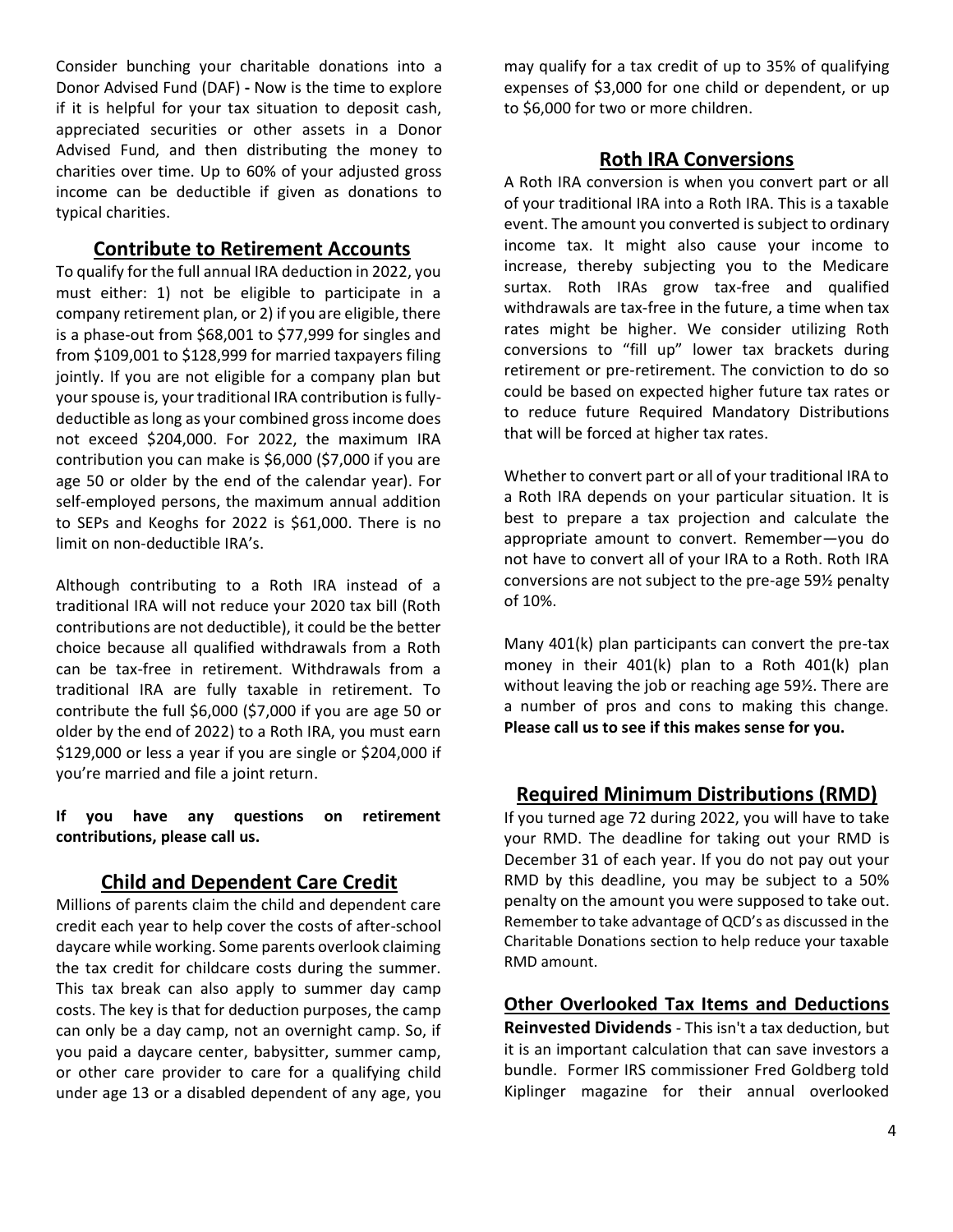deduction article that missing this break costs millions of taxpayers a lot in overpaid taxes.

Many investors have mutual fund dividends that are automatically used to buy extra shares or they have automatic stock dividend reinvestment programs. Remember that each reinvestment increases your tax basis in that stock or fund. That will, in turn, reduce the taxable capital gain (or increases the tax-saving loss) when you redeem shares. Please keep good records. Forgetting to include reinvested dividends in your basis results in double taxation of the dividends—once in the year when they were paid out and immediately reinvested and later when they're included in the proceeds of the sale.

**If you're not sure what your basis is, ask the fund or us for help**. Funds often report to investors the tax basis of shares redeemed during the year. Regulators currently require that for the sale of shares purchased, financial institutions must report the basis to investors and to the IRS.

**Student-Loan Interest Paid by Parents** - Generally, you can deduct interest only if you are legally required to repay the debt. But if parents pay back a child's student loans, the IRS treats the transactions as if the money were given to the child, who then paid the debt. So as long as the child is no longer claimed as a dependent, the child can deduct up to \$2,500 of student-loan interest paid by their parents each year. *(The parents can't claim the interest deduction even though they actually foot the bill because they are not liable for the debt).*



# **Helpful Tax Time Strategies**

 $\checkmark$  Although many deductions were eliminated under the new laws, it might still be helpful to write down or keep all receipts you think are even possibly taxdeductible. Sometimes, taxpayers assume that various expenses are not deductible and do not even mention them to their tax preparer. Don't assume anything—give your tax preparer the chance to tell you whether something is or is not deductible.

- $\checkmark$  Be careful not to overpay Social Security taxes. If you received a paycheck from two or more employers and earned more than \$147,000 in 2022 you may be able to file a claim on your return for the excess Social Security tax withholding.
- $\checkmark$  Don't forget items carried over from prior years because you exceeded annual limits, such as capital losses, passive losses, charitable contributions and alternative minimum tax credits.
- $\checkmark$  Check your 2021 tax return to see if there was a refund from 2021 applied to 2022 estimated taxes.
- $\checkmark$  Calculate your estimated tax payments for 2022 very carefully. Many computer tax programs will automatically assume that your income tax liability for the current year is the same as the prior year. This is done to avoid paying penalties for underpayment of estimated income taxes. However, in some cases this might not be a correct assumption, especially if 2021 was an unusual income tax year due to the sale of a business, unusual capital gains, the exercise of stock options, or even winning the lottery! Current Year Tax Estimate - payments must by either 90% of actual liability or 100% of the liability for the prior year. If prior year AGI was over \$150,000, the 100% becomes 110%, although the 90% option remains available. Payments should be made as income is earned.
- ✓ **A qualified tax preparer could be able to help you with a tax projection for 2022.**
- Remember that IRS.gov is a valuable online resource for tax information.
- $\checkmark$  Always double check your math where possible and **remember it is always wise to consult a tax preparer before filing.**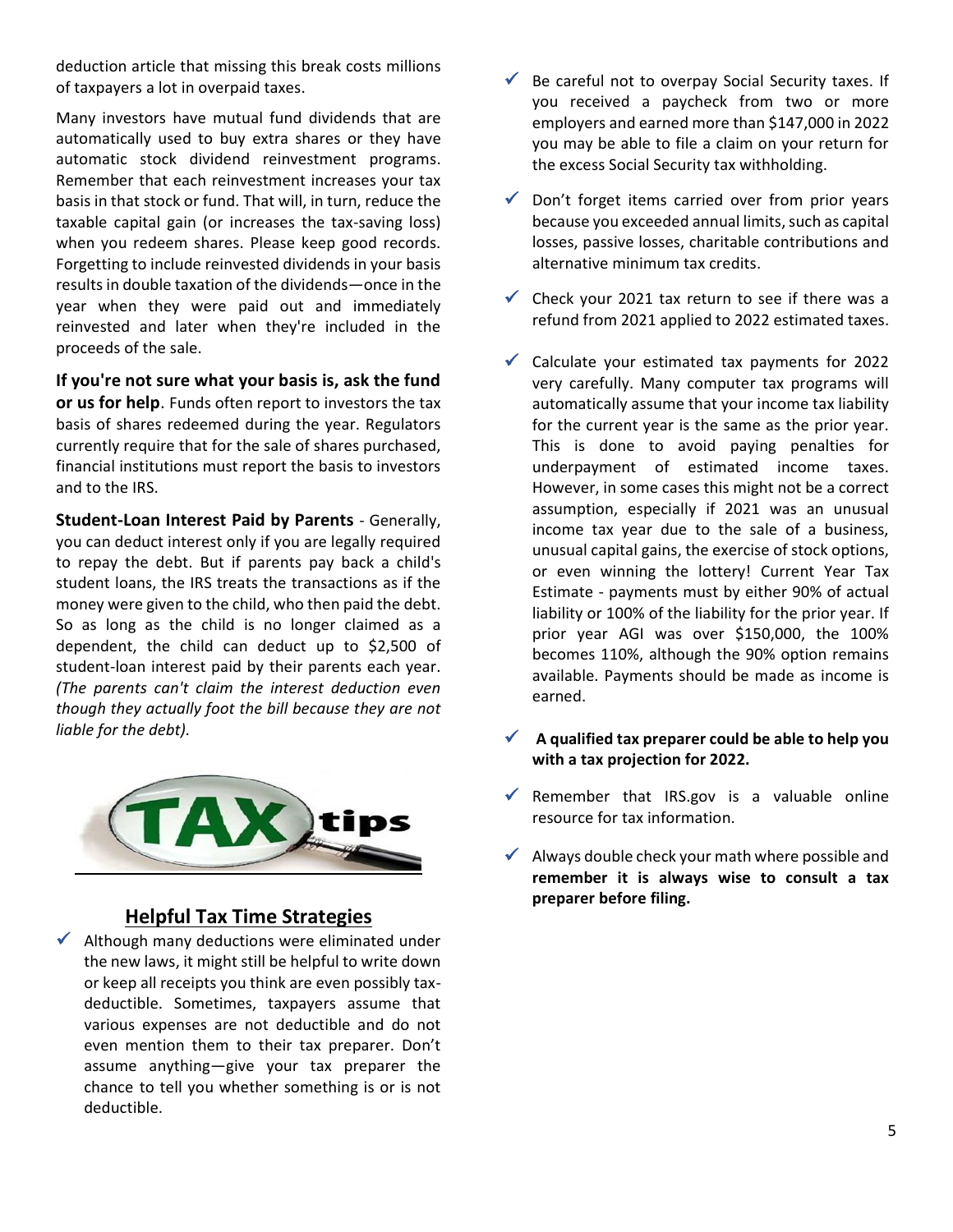# **Items Taxpayers Should Consider to Proactively Tax Plan for 2022**

**1. Prepare a 2022 tax projection** - Taxpayers already know the 2022 rates and by reviewing their 2021 situation and all 2022 expectations of income, a qualified tax preparer as well as our firm could help you with a tax projection for 2022.

#### **2. Updated contribution limits for retirement**

**savings -** For 2022, the contribution limit for employees who participate in 401(k), 403(b), most 457 plans, and the federal government's Thrift Savings Plan is increased from \$19,500 to \$20,500. The limit on annual contributions to an IRA remains \$6,000 (\$7,000 for those 50 or older). The catch-up contribution limits for those 50 and over remain unchanged at \$1,000.

#### **3. Explore if a potential Roth IRA conversion**

**is helpful for your situation -** A Roth IRA can be beneficial in your overall retirement planning. Investments in a Roth IRA have the potential to grow tax-free and they don't have required minimum distributions during the lifetime of the original owner. Also, Roth IRA assets may pass to your heirs tax-free. **Roth conversions include complex details and are not right for everyone, so please call us to see if this makes sense for you.**

- **4. Take advantage of annual exclusion gifts -** For 2022, the maximum amount of gift tax exemption is \$16,000. This means you can give up to that amount to a family member without having to pay a gift tax. Ideas for gifting can include, contributing to a working child (or grandchild's) IRA, or gifting to a 529 plan, which is a tax-sheltered plan for college expenses.
- **5. Take advantage of special Charitable Donation rules.** Bunching donations in years where you can itemize. Donating appreciated stock. Making large Donor Advised Fund contributions. Taking advantage of QCD's if you are over the age of 70.5.
- **6. MAGI Calculation** (used for IRA eligibility, taxation of SS, Education credits) = AGI plus:
- Student loan interest
- One-half of self-employment tax
- Qualified tuition expenses
- Tuition and fees deduction
- Passive loss or passive income
- IRA contributions, taxable social security payments
- The exclusion for income from U.S. savings bonds
- The exclusion under 137 for adoption expenses
- Rental losses
- Any overall loss from a publicly traded partnership

#### **MAGI Calculation for ACA- AGI plus:**

- Untaxed foreign income
- Non-taxable social security
- Tax exempt interest
- **7. Medicare Premiums** 2020 MAGI (AGI + Tax Exempt Income) will be used to calculate 2022 premiums:

| <b>MAGI</b>           | <b>Part B Premium</b> | <b>Part D Premium</b> |
|-----------------------|-----------------------|-----------------------|
| <b>Threshold</b>      | <b>Adjustment</b>     | <b>Adjustment</b>     |
| \$0 to \$182,000      | \$0                   | \$0                   |
| \$182,000 - \$228,000 | \$68                  | \$12                  |
| \$228,000 - \$284,000 | \$170                 | \$32                  |
| \$284,000 - \$340,000 | \$272                 | \$52                  |
| \$340,000 - \$750,000 | \$374                 | \$71                  |
| $>$ \$750,000         | \$408                 | \$78                  |

# **8. Look into Health Savings Accounts (HSAs) -** In general, to qualify to contribute to a health savings account in 2022, you must have a health

insurance policy with a deductible of at least \$1,400

for single coverage or \$2,800 for family coverage. You can contribute up to \$3,650 to an HSA if you have single coverage or up to \$7,300 for family coverage in 2022, which is slightly more than the 2021 limits. If you're 55 or older anytime in 2022, you'll continue to be able to contribute an extra \$1,000. **HSA's include complex details and are not right for everyone, so please call us to see if this makes sense for you.**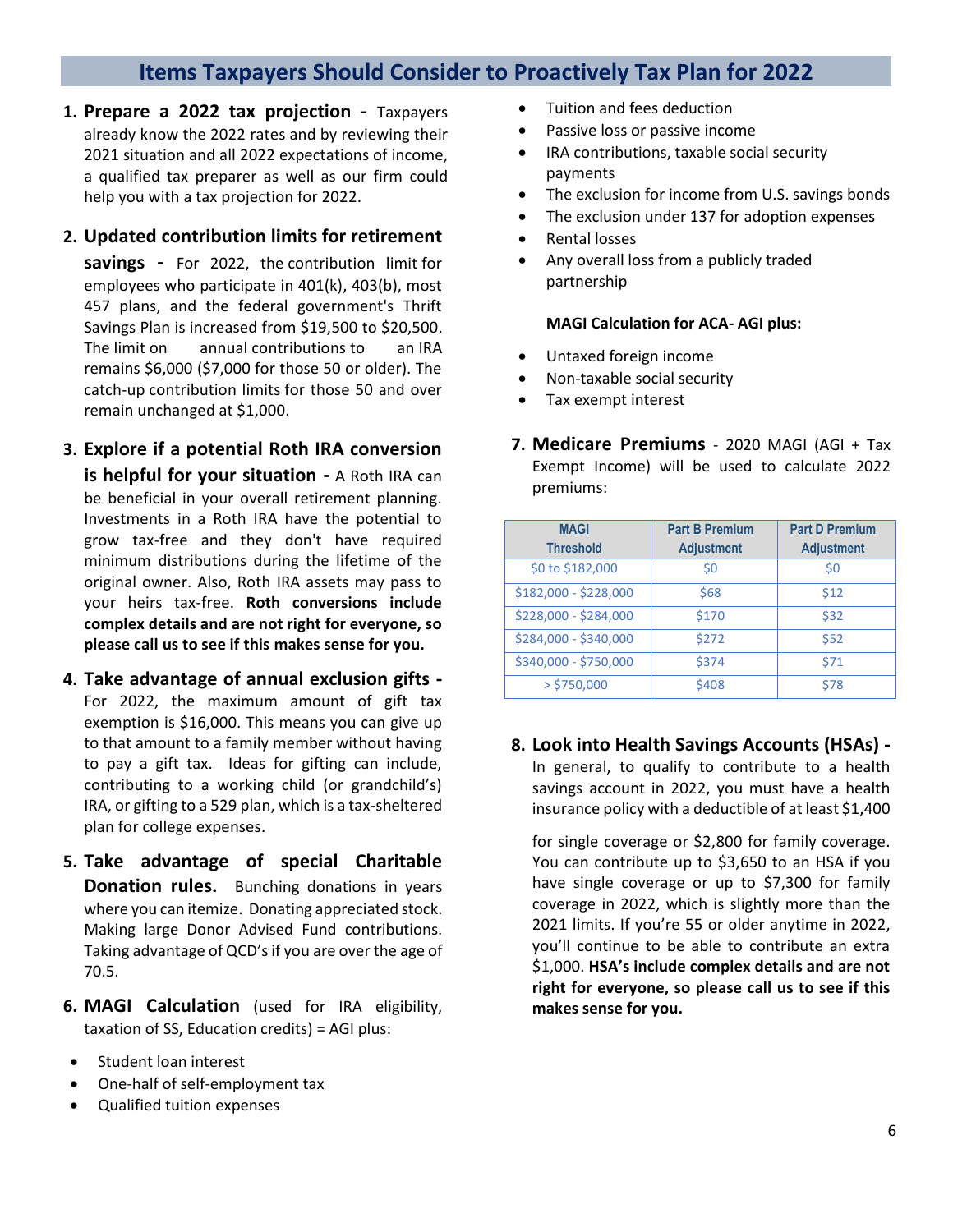**Our goal is to work with clients to explore efficient ways to drawdown retirement savings and transfer wealth. If you would like to discuss your retirement plan and withdrawal strategy, please call us. As always, we appreciate the opportunity to assist you in addressing your financial goals.**

| 2022 Tax Tables                         |                                                     |                                            |                                                    |
|-----------------------------------------|-----------------------------------------------------|--------------------------------------------|----------------------------------------------------|
| <b>Single Taxpayers</b>                 |                                                     | <b>Married Filing Separately Taxpayers</b> |                                                    |
| Not over \$10,275                       | 10% of taxable income                               | Not over \$10,275                          | 10% of taxable income                              |
| Over \$10,275, under \$41,775           | \$1,027.50 plus 12% of the amount over \$10,275     | Over \$10,275, under \$41,775              | \$1027.50 plus 12% of the amount over \$10,275     |
| Over \$41,775, under \$89,075           | \$4,807.50 plus 22% of the amount over \$41,775     | Over \$41,776, under \$89,075              | \$4,807.50 plus 22% of the amount over \$41,775    |
| Over \$89,075, under \$170,050          | \$15,213.50 plus 24% of the amount over \$89,075    | Over \$89,076, under \$170,050             | \$15,213.50 plus 24% of the amount over \$89,075   |
| Over \$170,050, under \$215,950         | \$34,647.50 plus 32% of the amount over \$170,050   | Over \$170,051, under \$215,950            | \$34,647.50 plus 32% of the amount over \$170,050  |
| Over \$215,950, under \$539,900         | \$49,335.50 plus 35% of the amount over \$215,950   | Over \$215,951, under \$323,925            | \$49,335.50 plus 35% of the amount over \$215,950  |
| Over \$539,900                          | \$162,718 plus 37% of the amount over \$539,900     | Over \$323,926                             | \$87,126.75 plus 37% of the amount over \$323,925  |
| <b>Married Filing Jointly Taxpayers</b> |                                                     |                                            | <b>Head of Household Taxpayers</b>                 |
| Not over \$20,550                       | 10% of taxable income                               | Not over \$14,650                          | 10% of taxable income                              |
| Over \$20,550, under \$83,550           | \$2,055 plus 12% of the amount over \$20,550        | Over \$14,651, under \$55,900              | \$1,465 plus 12% of the amount over \$14,650       |
| Over \$83,550, under \$178,150          | \$9,615 plus 22% of the amount over \$83,550        | Over \$55,901, under \$89,050              | \$6,415 plus 22% of the amount over \$55,900       |
| Over \$178,150, under \$340,100         | \$30,427 plus 24% of the amount over \$178,150      | Over \$89,051, under \$170,050             | \$13,708 plus 24% of the amount over \$89,050      |
| Over \$340,100, under \$431,900         | \$69,295 plus 32% of the amount over \$340,100      | Over \$170,051, under \$215,950            | \$33,148 plus 32% of the amount over \$170,050     |
| Over \$431,900, under \$647,850         | \$98,671 plus 35% of the amount over \$431,900      | Over \$215,951, under \$539,900            | \$47,836 plus 35% of the amount over \$215,950     |
| Over \$647,850                          | \$174,253.50 plus 37 % of the amount over \$647,850 | Over \$539,901                             | \$161,218.50 plus 37% of the amount over \$539,900 |

| <b>2022 Cap Gains and Dividends</b>     |                                         |                 |
|-----------------------------------------|-----------------------------------------|-----------------|
| <b>Single</b>                           | <b>MFJ</b>                              | <b>Tax Rate</b> |
| $$0 - $41,675$                          | $$0 - $83,350$                          | 0%              |
| Over \$41,675 but<br>not over \$459,750 | Over \$83,350 but<br>not over \$517,200 | 15%             |
| Over \$459,750                          | Over \$517,200                          | 20%             |

| <b>Retirement Plan</b>                                               | <b>2022 Limit</b> |
|----------------------------------------------------------------------|-------------------|
| Elective deferrals to 401(k), 403(b), 547(b)(2), 457(c)(1) plans     | \$20,500          |
| <b>Contributions to defined contribution plans</b>                   | \$61,000          |
| <b>Contributions to SIMPLEs</b>                                      | \$14,000          |
| <b>Contributions to traditional IRAs</b>                             | \$6,000           |
| Catch-up Contributions to 401(k), 403(b), 457(b)(2), 457(c)(1) plans | \$6,500           |
| <b>Catch-up Contributions to SIMPLEs</b>                             | \$3,000           |
| <b>Catch-up Contributions to IRAs</b>                                | \$1,000           |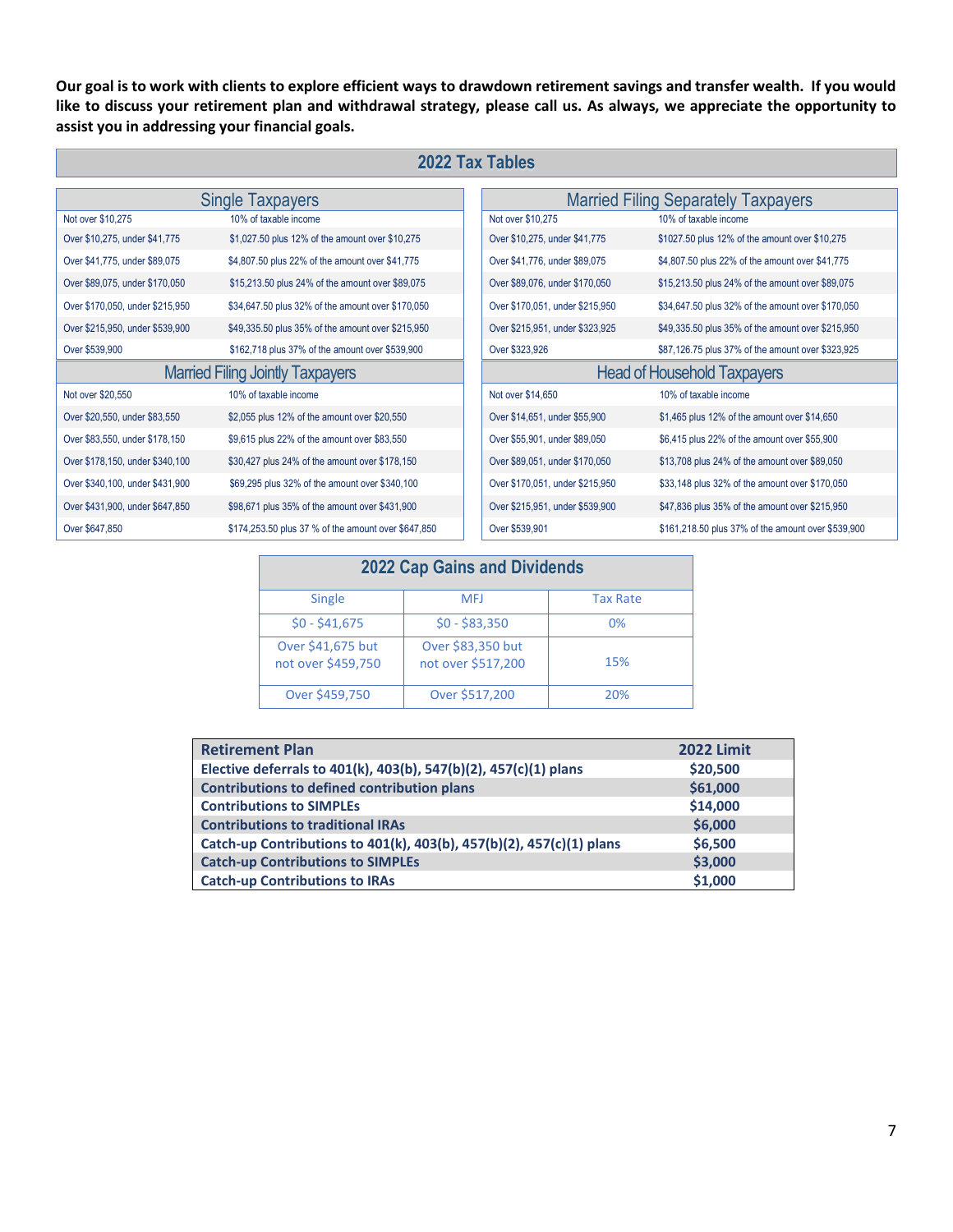# **Conclusion**

**Filing your 2022 taxes will continue to include the new tax rates set for with the Tax Cuts and Jobs Act (TCJA) enacted in 2018 (currently set to expire after 2025).** An essential part of maintaining your overall financial health is attempting to keep your tax liability to a minimum.

**We believe that taking a proactive approach is better than a reactive approach—especially regarding income tax strategies!** 

**Remember** — if you ever have any questions regarding your finances, please call us first before making any decisions. We pride ourselves in our ability to help clients make informed decisions.

We are here to help you! We do not want you to worry about things that you don't need to worry about!

# **How long should I keep my records?**

| <b>Period of Limitations</b> |                                                                                                            |                                                          |
|------------------------------|------------------------------------------------------------------------------------------------------------|----------------------------------------------------------|
|                              | If you                                                                                                     | Period is                                                |
|                              | File a return and $(2)$ , $(3)$ , and $(4)$<br>don't apply to you.                                         | 3 years                                                  |
| 2                            | Don't report income that you should<br>and it's more than 25% of the gross<br>income shown on your return. | 6 years                                                  |
| 3                            | File a fraudulent return.                                                                                  | <b>No limit</b>                                          |
| 4                            | Don't file a return.                                                                                       | <b>No limit</b>                                          |
| 5                            | File a claim for credit or refund after<br>you filed your return.                                          | The later of 3<br>years or 2 years<br>after tax was paid |
| 6                            | File a claim for a loss from<br>worthless securities or bad debt<br>deduction.                             | 7 years                                                  |

According to *IRS Publication 17,* you must keep your records as long as they may be needed for the administration of any provision of the Internal Revenue Code. Generally, this means you must keep records that support items shown on your return until the period of limitations for that return runs out. The period of limitations is the period of time in which you can amend your return to claim a credit or refund or the IRS can assess additional tax.

This table taken from IRS Publication 17, contains the periods of limitations that apply to income tax returns. Unless otherwise stated, the years refer to the period beginning after the return was filed. Returns filed before the due date are treated as being filed on the due date. It should be noted that the table is specific to the period of limitations, however

we suggest that you keep your returns indefinitely. We also suggest you keep home purchase and improvement records for at least 3 years after the sale of a home if you are selling above the exemption amount. As always if you have questions on if you should keep certain records, we are always available to answer those questions for you.